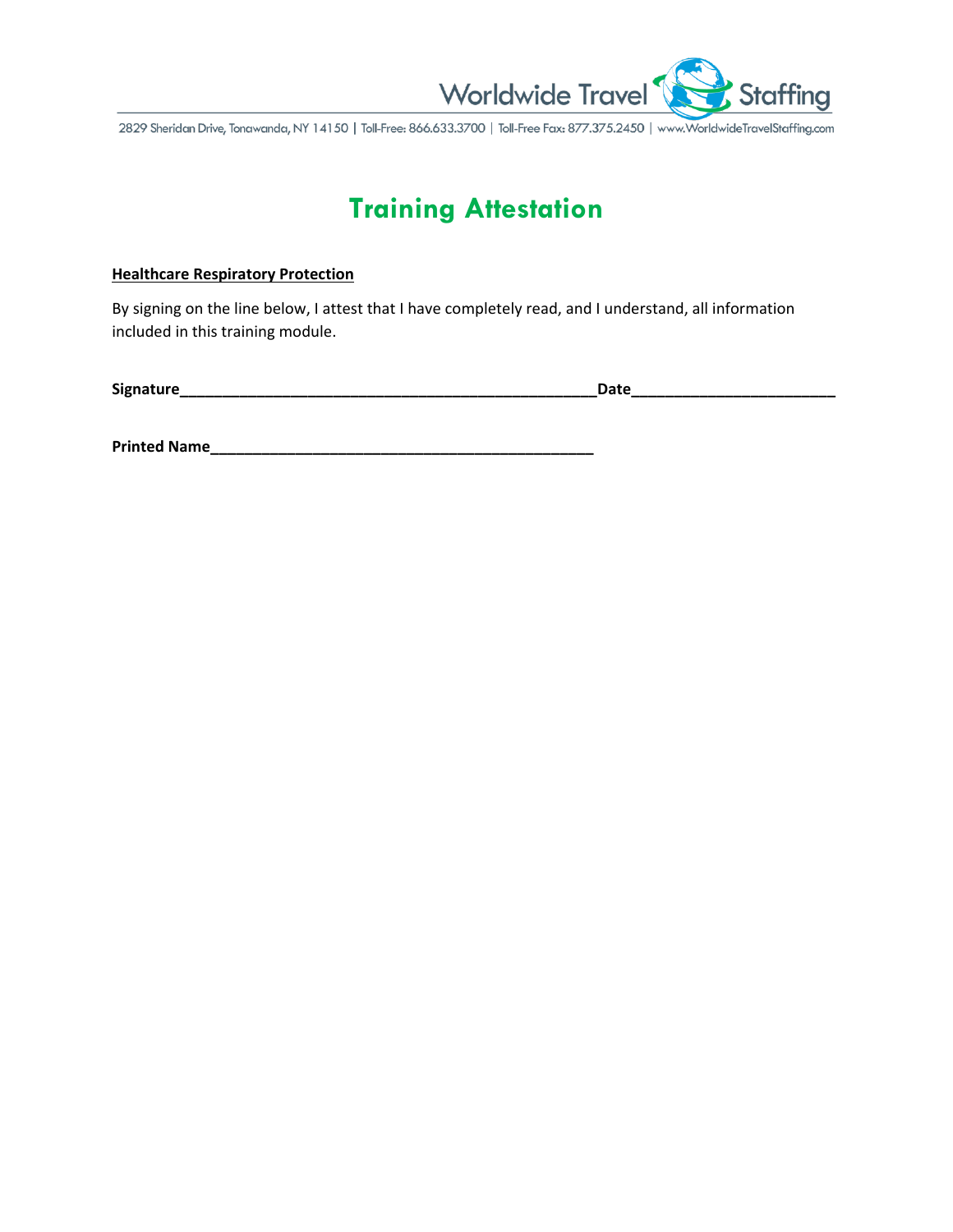## **OSHA Respirator Medical Evaluation Questionnaire (Mandatory) Appendix C to Sec. 1910.134:**

Part A. Section 1. (Mandatory) Every employee who has been selected to use any type of respirator (please print) must provide the following information.

| Today's date                                                                                                              |              | Date of Birth:                     |                   |        |                                         |                        |
|---------------------------------------------------------------------------------------------------------------------------|--------------|------------------------------------|-------------------|--------|-----------------------------------------|------------------------|
| Name                                                                                                                      |              | SSN:                               |                   |        |                                         |                        |
| Job Title                                                                                                                 |              | Sex:                               | Male $\bigcap$    | Female |                                         |                        |
| Home Phone:                                                                                                               |              | Height:                            | (f <sup>t</sup> ) | (in)   | Weight                                  |                        |
| Work Phone:                                                                                                               |              |                                    |                   |        |                                         |                        |
| Can you read English?                                                                                                     |              |                                    |                   |        | Yes                                     | NO(                    |
| Has your employer told you how to contact the health care professional who will review this? Yes $\bigcirc$ NO $\bigcirc$ |              |                                    |                   |        |                                         |                        |
| Check the type of respirator you will use (you can check more than one category):                                         |              |                                    |                   |        |                                         |                        |
| N, R, or P disposable respirator (filter-mask, non-cartridge type only).<br>а                                             |              |                                    |                   |        |                                         |                        |
| Other type<br>b                                                                                                           |              | Powered-air purifier               |                   |        |                                         |                        |
| Half-face                                                                                                                 | Supplied-air |                                    |                   |        |                                         |                        |
|                                                                                                                           |              |                                    |                   |        |                                         |                        |
| Full-facepiece type (includes gas mask)                                                                                   |              | Self-contained breathing apparatus |                   |        |                                         |                        |
|                                                                                                                           |              |                                    |                   |        | Yes                                     | <b>NO</b>              |
| If "yes," what type $(s)$ :                                                                                               |              |                                    |                   |        |                                         |                        |
| Physical exertion while wearing a respirator                                                                              | Mild         |                                    | Moderate          |        | Strenuous                               |                        |
| Maximum time you wear a respirator in a single day?:                                                                      |              | hours                              |                   |        |                                         |                        |
| If "yes,' describe how often and what exercise activities are:                                                            |              |                                    |                   |        |                                         |                        |
| Part A. Section 2. (Mandatory) Questions 1 through 9 below must be answered by every employee who has been                |              |                                    |                   |        |                                         |                        |
| selected to use any type of respirator (please select "yes" or "no").                                                     |              |                                    |                   |        |                                         |                        |
| 1. Do you currently smoke tobacco, or have you smoked tobacco in the last month?<br>1/2 or less                           |              |                                    | 2                 |        | Yes $\bigcap$ NO $\bigcap$<br>2 or more |                        |
| If Yes, how many packs per day?<br>$1 - 9$                                                                                | $10 - 19$    |                                    |                   |        | 30 or more                              |                        |
| How many years have you smoked?                                                                                           |              |                                    | 20-29             |        |                                         |                        |
| 2. Have you ever had any of the following conditions?                                                                     |              |                                    |                   |        |                                         |                        |
| Seizures (fits)                                                                                                           |              |                                    |                   |        | Yes                                     | NO.                    |
| Diabetes (sugar disease)                                                                                                  |              |                                    |                   |        | Yes<br>Yes                              | <b>NO</b>              |
| Allergic reactions that interfere with your breathing                                                                     |              |                                    |                   |        | Yes                                     | <b>NO</b><br><b>NO</b> |
| Claustrophobia (fear of closed-in places)<br>Trouble smelling odors                                                       |              |                                    |                   |        | Yes                                     | <b>NO</b>              |
|                                                                                                                           |              |                                    |                   |        |                                         |                        |
| 3. Have you ever had any of the following pulmonary or lung problems?                                                     |              |                                    |                   |        |                                         |                        |
| Asbestosis                                                                                                                |              |                                    |                   |        | Yes                                     | <b>NO</b>              |
| Asthma                                                                                                                    |              |                                    |                   |        | Yes                                     | <b>NO</b>              |
| Chronic bronchitis:                                                                                                       |              |                                    |                   |        | Yes                                     | <b>NO</b>              |
| Emphysema:                                                                                                                |              |                                    |                   |        | Yes                                     | <b>NO</b>              |
| Pneumonia                                                                                                                 |              |                                    |                   |        | Yes                                     | <b>NO</b>              |
| <b>Tuberculosis</b>                                                                                                       |              |                                    |                   |        | Yes                                     | <b>NO</b>              |
| Silicosis                                                                                                                 |              |                                    |                   |        | Yes                                     | <b>NO</b>              |
| Pneumothorax (collapsed lung)                                                                                             |              |                                    |                   |        | Yes                                     | <b>NO</b>              |
| Lung cancer                                                                                                               |              |                                    |                   |        | Yes<br>Yes                              | <b>NO</b><br><b>NO</b> |
| Broken ribs:<br>Any chest injuries or surgeries:                                                                          |              |                                    |                   |        | Yes                                     | <b>NO</b>              |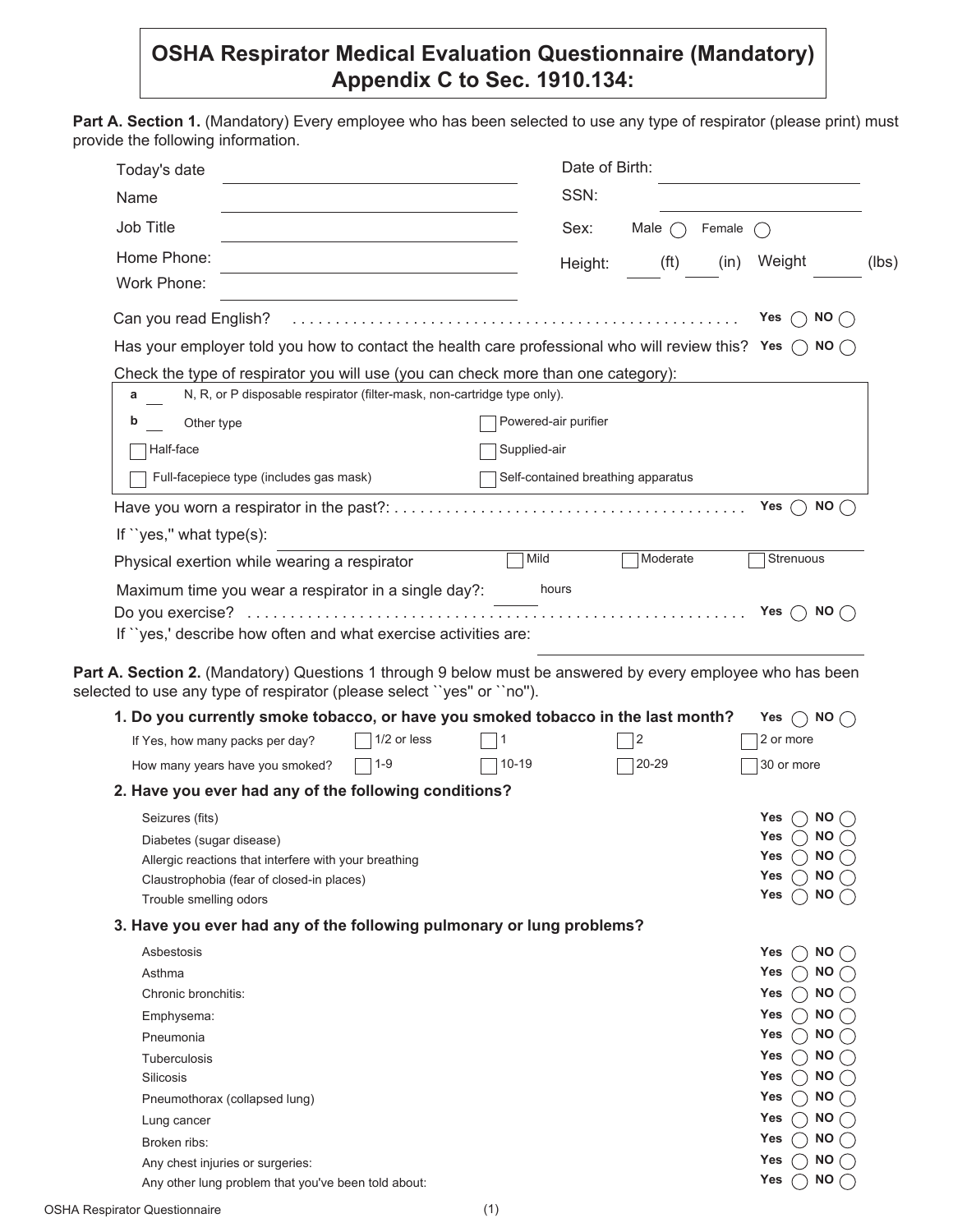Name

## **4. Do you currently have any of the following symptoms of pulmonary or lung illness?**

| Shortness of breath:                                                                                                                                                    | Yes<br>NO.                   |
|-------------------------------------------------------------------------------------------------------------------------------------------------------------------------|------------------------------|
| Shortness of breath when walking fast on level ground or walking up a slight hill/incline                                                                               | <b>NO</b><br>Yes             |
| Shortness of breath when walking with other people at an ordinary pace on level ground:                                                                                 | Yes<br><b>NO</b>             |
| Have to stop for breath when walking at your own pace on level ground:                                                                                                  | Yes<br><b>NO</b>             |
| Shortness of breath when washing or dressing yourself:                                                                                                                  | Yes<br><b>NO</b>             |
| Shortness of breath that interferes with your job:                                                                                                                      | <b>NO</b><br>Yes             |
| Coughing that produces phlegm (thick sputum):                                                                                                                           | <b>NO</b><br>Yes             |
| Coughing that wakes you early in the morning:                                                                                                                           | Yes<br><b>NO</b>             |
| Coughing that occurs mostly when you are lying down:                                                                                                                    | Yes<br><b>NO</b>             |
| Coughing up blood in the last month:                                                                                                                                    | <b>NO</b><br>Yes             |
| Wheezing:                                                                                                                                                               | <b>NO</b><br>Yes             |
| Wheezing that interferes with your job:                                                                                                                                 | Yes<br><b>NO</b>             |
| Chest pain when you breathe deeply:                                                                                                                                     | Yes<br><b>NO</b>             |
| Any other symptoms that you think may be related to lung                                                                                                                | Yes<br><b>NO</b>             |
| 5. Have you ever had any of the following cardiovascular or heart problems?                                                                                             |                              |
| Heart attack                                                                                                                                                            | Yes<br><b>NO</b>             |
| Stroke:                                                                                                                                                                 | Yes<br><b>NO</b>             |
| Angina:                                                                                                                                                                 | <b>NO</b><br>Yes             |
| Heart Failure:                                                                                                                                                          | Yes<br><b>NO</b>             |
| Swelling in your legs or feet (not caused by walking):                                                                                                                  | NO.<br>Yes                   |
| Heart arrhythmia (heart beating irregularly):                                                                                                                           | <b>NO</b><br>Yes             |
| High blood pressure:                                                                                                                                                    | <b>NO</b><br>Yes             |
| Any other heart problem that you've been told about:                                                                                                                    | Yes<br><b>NO</b>             |
| 6. Have you ever had any of the following cardiovascular or heart symptoms?                                                                                             |                              |
| Frequent pain or tightness in your chest :                                                                                                                              | NO.<br>Yes                   |
| Pain or tightness in your chest during physical activity                                                                                                                | Yes<br><b>NO</b>             |
| Pain or tightness in your chest that interferes with your job                                                                                                           | NO.<br>Yes                   |
| In the past two years, have you noticed your heart skipping or missing a beat :                                                                                         | <b>NO</b><br>Yes             |
| Heartburn or symptoms that is not related to eating                                                                                                                     | <b>NO</b><br>Yes             |
| Any other symptoms that you think may be related to heart or circulation problems:                                                                                      | Yes<br><b>NO</b>             |
| 7. Do you currently take medication for any of the following problems?                                                                                                  |                              |
| Breathing or lung problems:                                                                                                                                             | Yes<br>NO()                  |
| Heart trouble:                                                                                                                                                          | Yes<br><b>NO</b>             |
| <b>Blood Pressure:</b>                                                                                                                                                  | Yes<br>$\bigcap$ NO (        |
| Seizures(fits)::                                                                                                                                                        | <b>NO</b><br>Yes             |
| 8. If you've used a respirator, have you ever had any of the following problems?<br>(If you've never used a respirator, check the following space and go to question 9) |                              |
| Eye irritation:                                                                                                                                                         | $NO \cap$<br>Yes             |
| Skin allergies or rashes:                                                                                                                                               | NO $\curvearrowright$<br>Yes |
| Anxiety:                                                                                                                                                                | <b>NO</b><br>Yes             |
| General weakness or fatigue:                                                                                                                                            | <b>NO</b><br>Yes             |
| Any other problem that interferes with your use of a respirator:                                                                                                        | Yes<br>NO.                   |
| 9. Would you like to talk to the health care professional who will review this                                                                                          |                              |
| questionnaire about your answers to this questionnaire:                                                                                                                 | Yes<br>NO(                   |